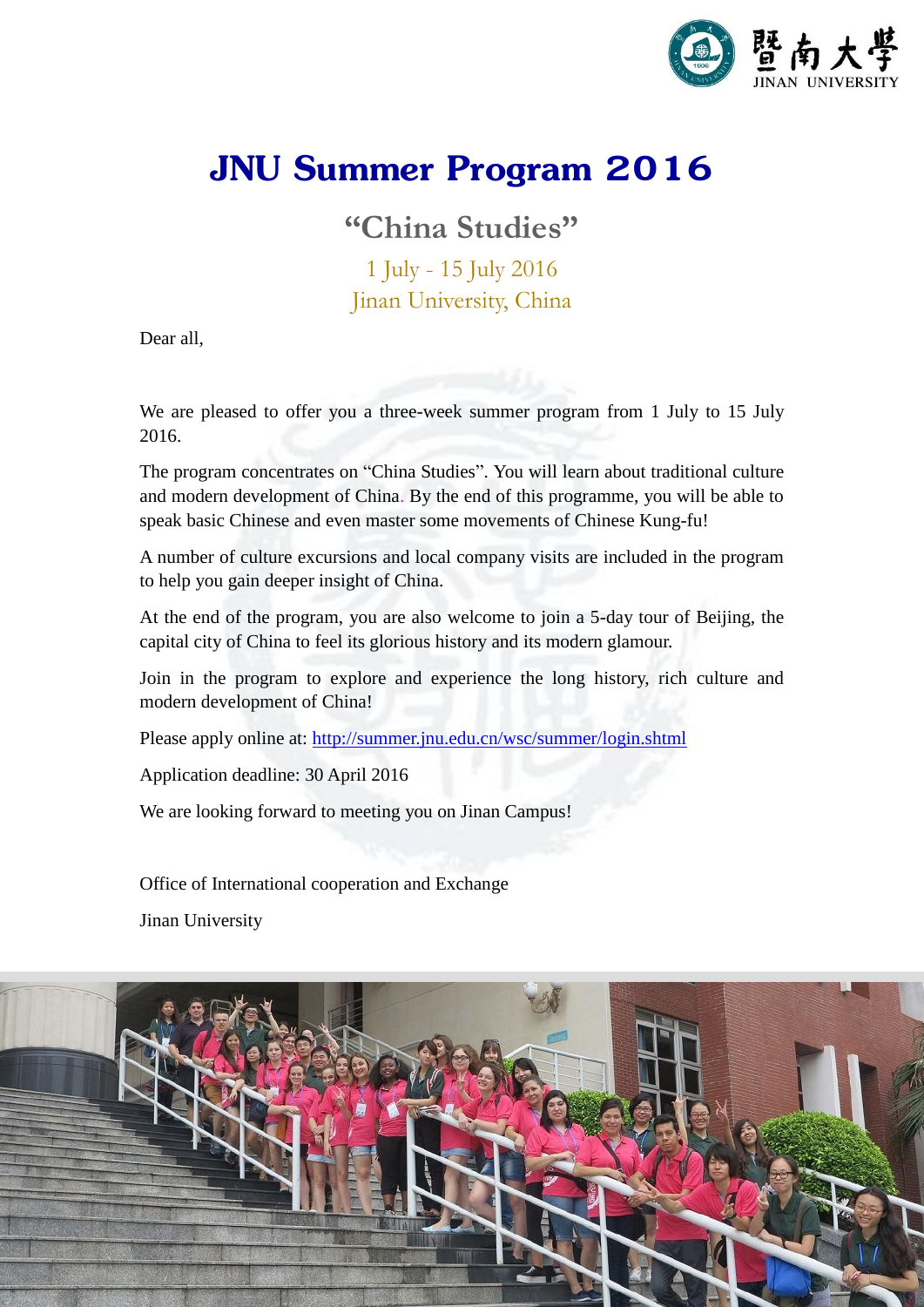## **IMPORTANT DATES**

| Arrival Date(Pick-up Service)     | July 1             |
|-----------------------------------|--------------------|
| Ice breaking                      | July 2             |
| First Day of Summer School        | July 4             |
| Last Day of Summer School         | July 14            |
| Closing Ceremony & Farewell       | July 15            |
| Departure Date (Drop-off Service) | July 16            |
| (Optional) Trip to Beijing        | July 16 to July 20 |
| Departure Date (Drop-off Service  | July 20            |
| for Beijing tour participants)    |                    |

# **PROGRAM OUTLINE**

All courses are delivered by experienced professors in English.

#### Courses:

- Chinese Language
- Chinese KungFu
- Operations and supply chain management
- $\leftarrow$  How to do business in China
- China's Foreign Relations
- Chinese Painting and Calligraphy
- Traditional Chinese Medicine
- A Brief Introduction to Confucianism

#### Field trip:

Visit to local Companies

#### History and culture excursions:

- Guangzhou City Tour
- Night Cruise on Pearl River
- One Day Tour to Kaiping
- Canton Morning Tea
- *(Optional)* 5-day Tour to Beijing







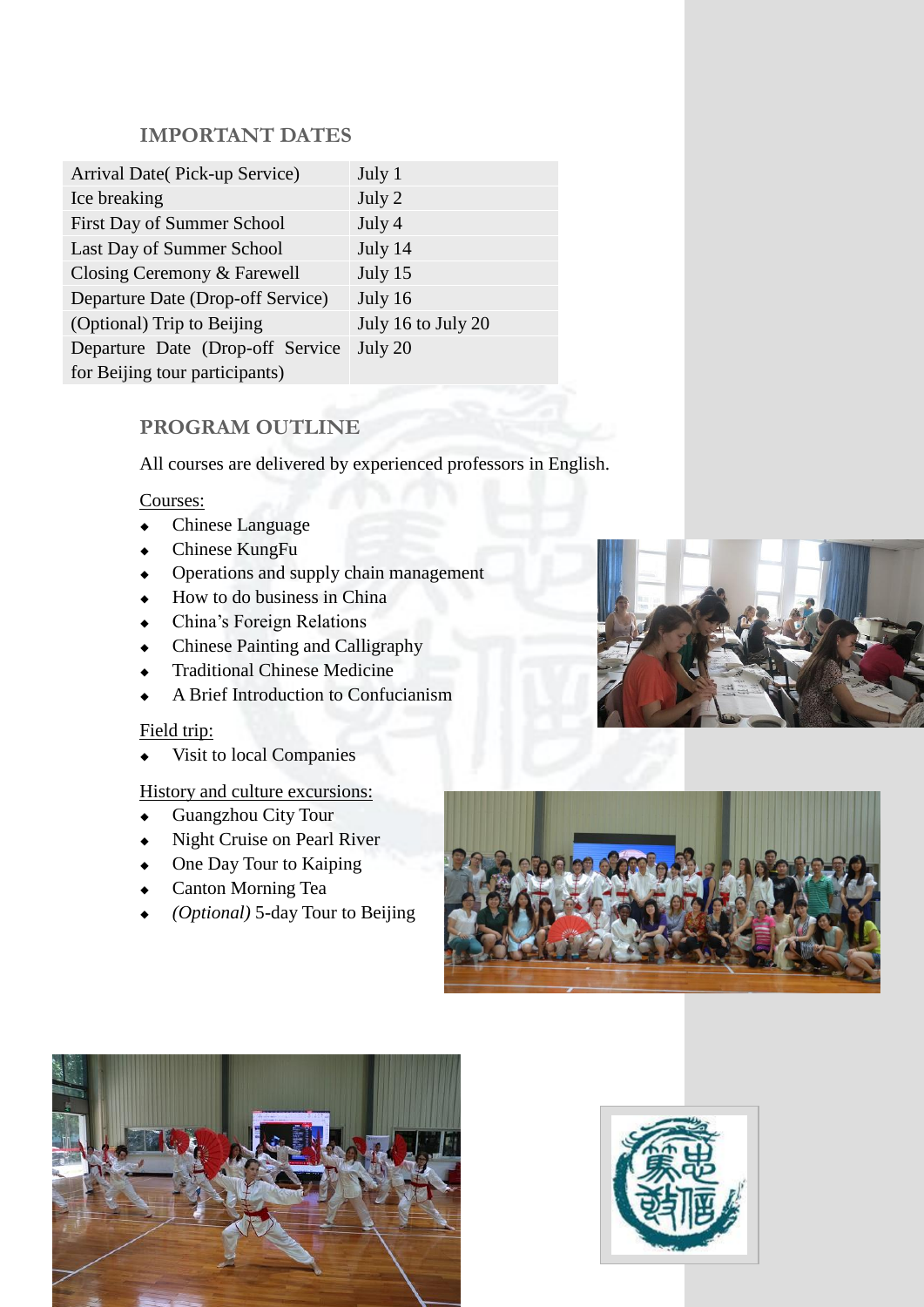## **PROGRAM SCHEDULE\***

| <b>Date</b>                                             | <b>Morning</b><br>$(9:00-12:00)$              | <b>Afternoon</b><br>$(14:30-17:30)$           | <b>Evening</b>                 |  |
|---------------------------------------------------------|-----------------------------------------------|-----------------------------------------------|--------------------------------|--|
| Friday<br>1 July                                        | Registration                                  |                                               |                                |  |
| Saturday<br>2 July                                      | Ice breaking                                  |                                               |                                |  |
| Monday<br>4 July                                        | Chinese I                                     | Welcome & Orientation                         |                                |  |
| Tuesday<br>5 July                                       | How to Do Business in<br>China                | Chinese KungFu I                              |                                |  |
| Wednesday<br>6 July                                     | <b>Traditional Chinese</b><br>Medicine I      | <b>Chinese Painting and</b><br>Calligraphy I  |                                |  |
| Thursday<br>7 July                                      | Chinese II                                    | <b>Traditional Chinese</b><br>Medicine II     |                                |  |
| Friday<br>8 July                                        | <b>City Tour</b>                              |                                               | Night Cruise on<br>Pearl River |  |
| Saturday<br>9 July                                      | <b>City Tour</b>                              |                                               |                                |  |
| Sunday<br>10 July                                       | Tour to Kaiping *                             |                                               |                                |  |
| Monday<br>11 July                                       | <b>Chinese Economics I</b>                    | <b>Chinese Culture I</b>                      |                                |  |
| Tuesday<br>12 July                                      | Chinese KungFu II                             | <b>Chinese Painting and</b><br>Calligraphy II |                                |  |
| Wednesday<br>13 July                                    | Chinese III                                   | <b>Chinese Economics II</b>                   |                                |  |
| Thursday<br>14 July                                     | Wrap-up Chinese Painting & Calligraphy Kungfu |                                               |                                |  |
| Friday<br>15 July                                       | Closing ceremony                              | Free                                          |                                |  |
| Saturday 16 June to 20 July: (Optional) Tour to Beijing |                                               |                                               |                                |  |

Note: 1. The schedule is tentative and subject to change without prior notice; 2. Kaiping is a county-level city in the Pearl River Delta region of Guangdong Province. It is the ancestral home of many overseas Chinese and is famous for the Diaolou built by overseas Chinese.

#### **FEES**

| Tuition                      | RMB6,000        |
|------------------------------|-----------------|
| Housing (Home Stay)*         | <b>RMB2,100</b> |
| Housing (Hotel Double Room)* | <b>RMB4,000</b> |
| (Optional) Tour to Beijing   | <b>RMB4,000</b> |

Note: Please indicate your housing option in your application. The fees above do not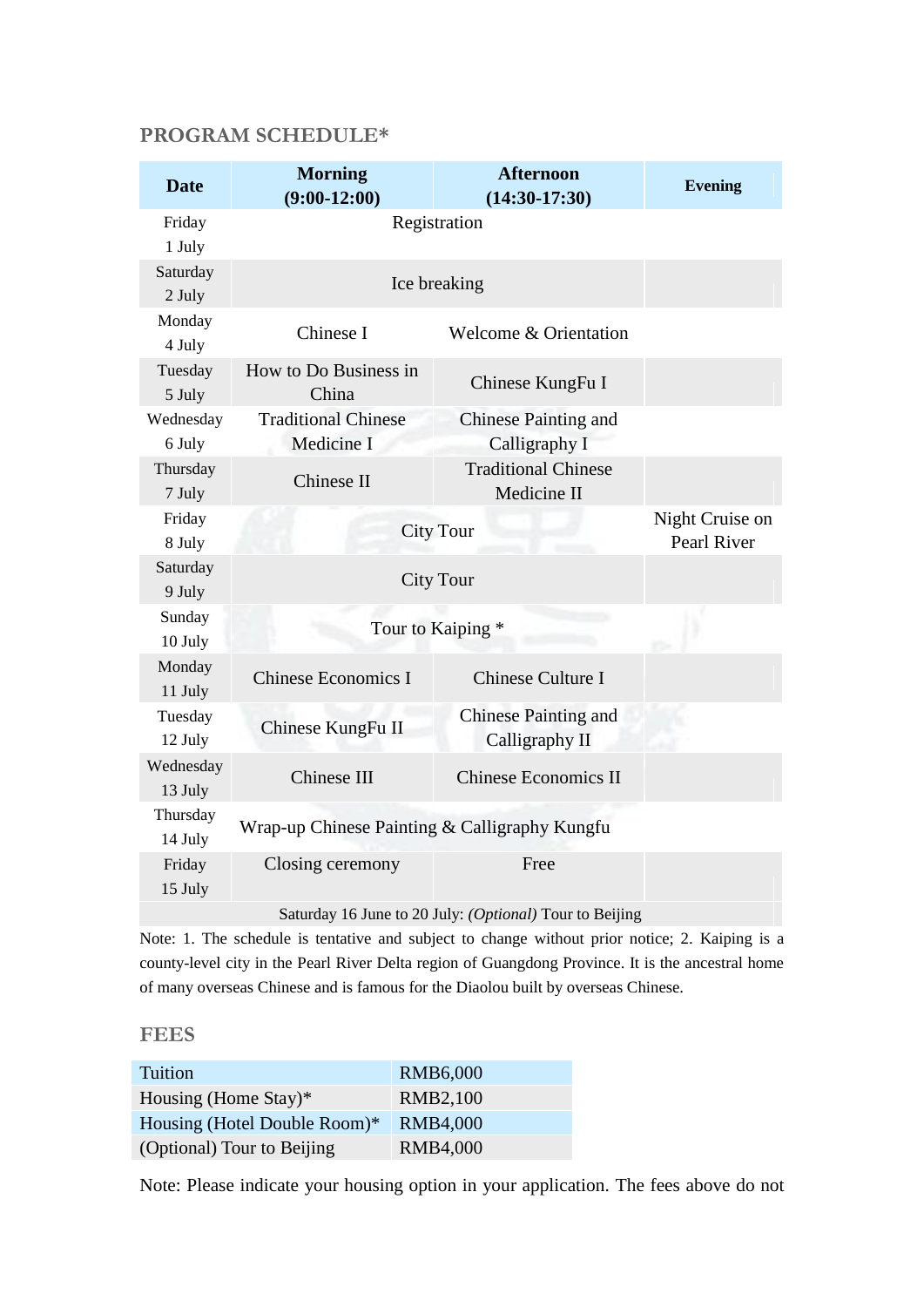include airfare, health insurance, meals, visa application fees, personal expenses or any expense not stated above.

#### **PAYMENT**

You must pay by wire transfer after submitting your online application. We will apply your payment once we receive notification from our bank that the funds have been received. This can take up to a week. Please keep this delay in mind when considering payment deadlines.

Following the below instructions will assist us in properly applying your wire transfer payment when it is received and avoid any further delays.

 $\triangle$  Wire money to:

| Bank                       | Industrial and Commercial Bank of China           |  |
|----------------------------|---------------------------------------------------|--|
| <b>Bank Account Number</b> | 3602015829100003523                               |  |
| <b>Bank Address</b>        | The Industrial and Commercial Bank of China Jinan |  |
|                            | university Branch                                 |  |
| <b>Account Name</b>        | Ji Nan University                                 |  |
| <b>Swift Code</b>          | <b>ICBKCNBJGDG</b>                                |  |

- Please mark "Tuition fee (JNU Summer School 2015)" and your "full name" as a remark;
- Notify us by email or fax that the wire has been sent. Email: <u>oia@jnu.edu.cn</u> Fax: 86-20-85221395

## **CANCELLATION & REFUND POLICY**

Please submit a written notification to  $oia@jnu.edu.cn$  or fax to +86-20-85221395 immediately if you want to withdraw from the programme. The following refund policy will be applied:

| On or before 30 April, 2016   | 95% Refund of tuition |
|-------------------------------|-----------------------|
| Between 1 May to 15 May, 2016 | 50% Refund of tuition |
| On 16 May, 2016 or Later      | No Refund             |

# **APPLICATION**

All international undergraduate and graduate students are eligible to apply for the programme but must possess a good command of English as the courses will be delivered in English. Please follow the procedures below to complete your application:

- Go to our [online application webpage;](http://summer.jnu.edu.cn/wsc/summer/login.shtml)
- Register a new membership;
- Log in and fill in the required information;
- Upload scanned copy of your passport and transcript;
- Submit the application.